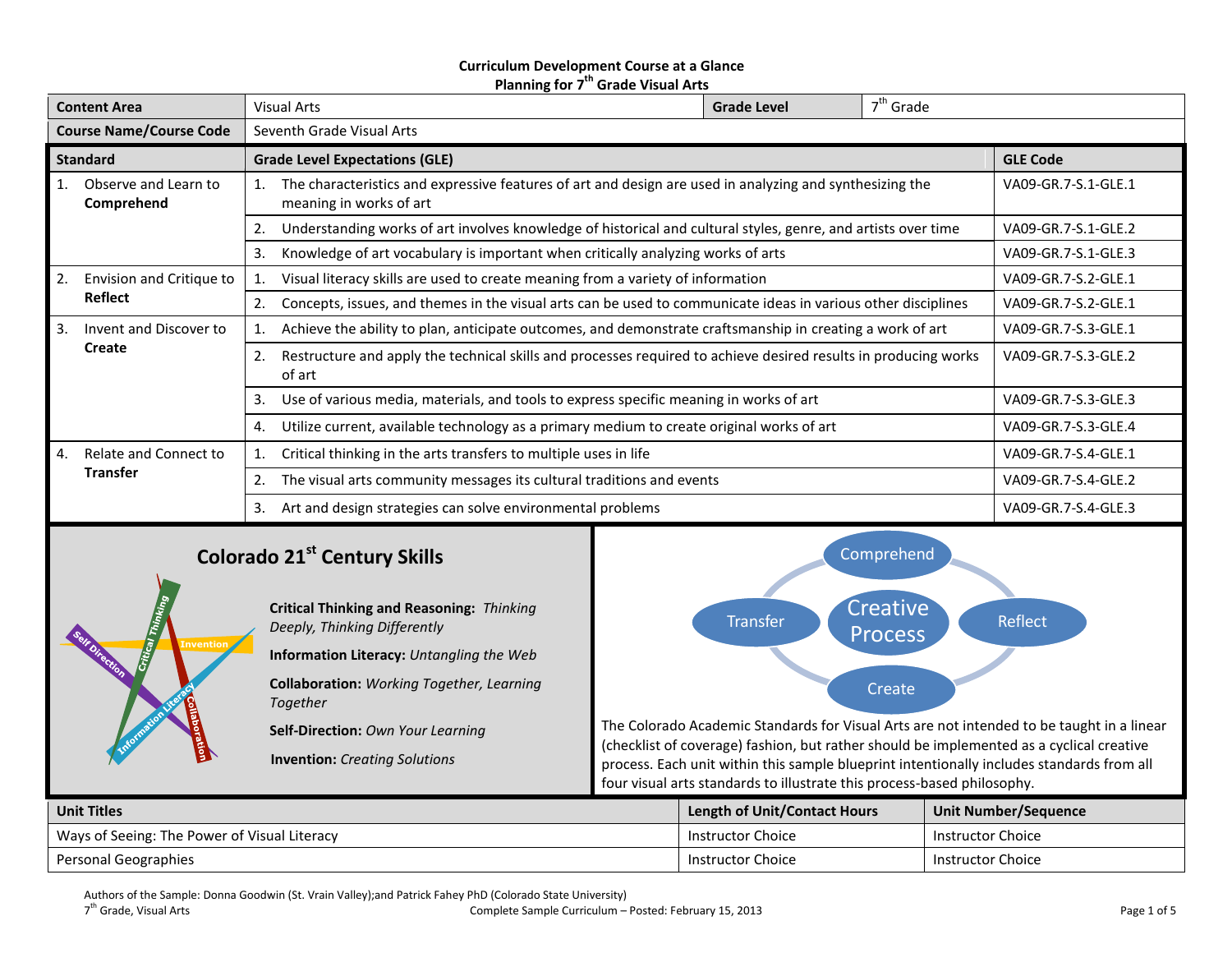| <b>Unit Title</b>                                     | Ways of Seeing: The Power Visual Literacy                                                                 |                                                                                                                                                                                                                                                                                                        | <b>Length of Unit</b>                                                                                                                                                                                                                                            | <b>Instructor Choice</b> |  |
|-------------------------------------------------------|-----------------------------------------------------------------------------------------------------------|--------------------------------------------------------------------------------------------------------------------------------------------------------------------------------------------------------------------------------------------------------------------------------------------------------|------------------------------------------------------------------------------------------------------------------------------------------------------------------------------------------------------------------------------------------------------------------|--------------------------|--|
| <b>Focusing Lens(es)</b>                              | Intention                                                                                                 | <b>Standards and Grade</b><br><b>Level Expectations</b><br><b>Addressed in this Unit</b>                                                                                                                                                                                                               | VA09-GR.7-S.1-GLE.1, VA09-GR.7-S.1-GLE.2, VA09-GR.7-S.1-GLE.3<br>VA09-GR.7-S.2-GLE.1, VA09-GR.7-S.2-GLE.2<br>VA09-GR.7-S.3-GLE.1, VA09-GR.7-S.3-GLE.2, VA09-GR.7-S.3-GLE.3, VA09-GR.7-S.3-GLE.4<br>VA09-GR.7-S.4-GLE.1, VA09-GR.7-S.4-GLE.2, VA09-GR.7-S.4-GLE.3 |                          |  |
| <b>Inquiry Questions</b><br>(Engaging-<br>Debatable): | and (VA09-GR.7-S.4-GLE.2)                                                                                 | Should one consider the origins of a particular image as well as the intended audience? Why? (VA09-GR.7-S.1-GLE.1,2,3) and (VA09-GR.7-S.2-GLE.1,2)<br>Why can some works of art be considered dangerous? Does art always tell the truth? Explain.<br>Why does one need to learn about visual literacy? |                                                                                                                                                                                                                                                                  |                          |  |
| <b>Unit Strands</b>                                   | Comprehend/Reflect/Create/Transfer                                                                        |                                                                                                                                                                                                                                                                                                        |                                                                                                                                                                                                                                                                  |                          |  |
| Concepts                                              | Symbols, Culture, Metaphor, Style, Influence, Expression, Design Systems, Truth, Perception, Image, Ideas |                                                                                                                                                                                                                                                                                                        |                                                                                                                                                                                                                                                                  |                          |  |

| <b>Generalizations</b><br>My students will Understand that                                                                                                                                                                                  | <b>Factual</b>                                                                                                                                                                                                                                                                                                                                                      | <b>Guiding Questions</b><br>Conceptual                                                                                |  |
|---------------------------------------------------------------------------------------------------------------------------------------------------------------------------------------------------------------------------------------------|---------------------------------------------------------------------------------------------------------------------------------------------------------------------------------------------------------------------------------------------------------------------------------------------------------------------------------------------------------------------|-----------------------------------------------------------------------------------------------------------------------|--|
| Artists frequently employ symbols to create metaphor<br>and influence perception. (VA09-GR.7-S.1-GLE.1,2,3) and<br>(VA09-GR.7-S.2-GLE.1,2) and (VA09-GR.7-S.3-GLE.1,2,3,4)<br>and (VA09-GR.7-S.4-GLE.1,2,3)                                 | How are symbols effectively used in propaganda?<br>How has the artist used symbol and metaphor to<br>portray an idea in works of art such as Miner's Wives<br>by Ben Shahn, Echo of a Scream by David Alfaro<br>Siqueiros, Untitled Film Still #14 by Cindy Sherman,<br>For the City by Jenny Holzer, I Shop Therefore I Am<br>by Barbara Kruger among other works? | Are symbols universal? Explain.<br>How is point of view conveyed in works of art?<br>How does a viewer read an image? |  |
| Graphic design systems (for example: typography, image<br>and text) convey artistic intent and expression. (VA09-<br>GR.7-S.1-GLE.1,2,3) and (VA09-GR.7-S.2-GLE.1,2) and<br>(VA09-GR.7-S.3-GLE.1,2,3,4) and (VA09-GR.7-S.4-<br>GLE.1, 2, 3) | How is typography effectively used in propaganda<br>posters?<br>What are the main elements that graphic designers use<br>to get attention such as design, message, audience,<br>and purpose?<br>Are newer technologies more effective than traditional<br>art media in influencing perception?                                                                      | Where does an artist get inspiration for ideas?<br>What is the relationship between image and text?                   |  |
| The interpretation of truth is intentionally manipulated by<br>cultural image-makers. (VA09-GR.7-S.1-GLE.1,2,3) and<br>(VA09-GR.7-S.2-GLE.1,2) and (VA09-GR.7-S.3-GLE.1,2,3,4)<br>and (VA09-GR.7-S.4-GLE.1,2,3)                             | What devices are used to get a message across to a<br>viewer?<br>What are examples are there of an event or idea being<br>interpreted differently in works of art across time<br>and culture?                                                                                                                                                                       | Is the information contained in an image always factual?<br>Can works of art influence a person's actions?            |  |

Authors of the Sample: Donna Goodwin (St. Vrain Valley);and Patrick Fahey PhD (Colorado State University)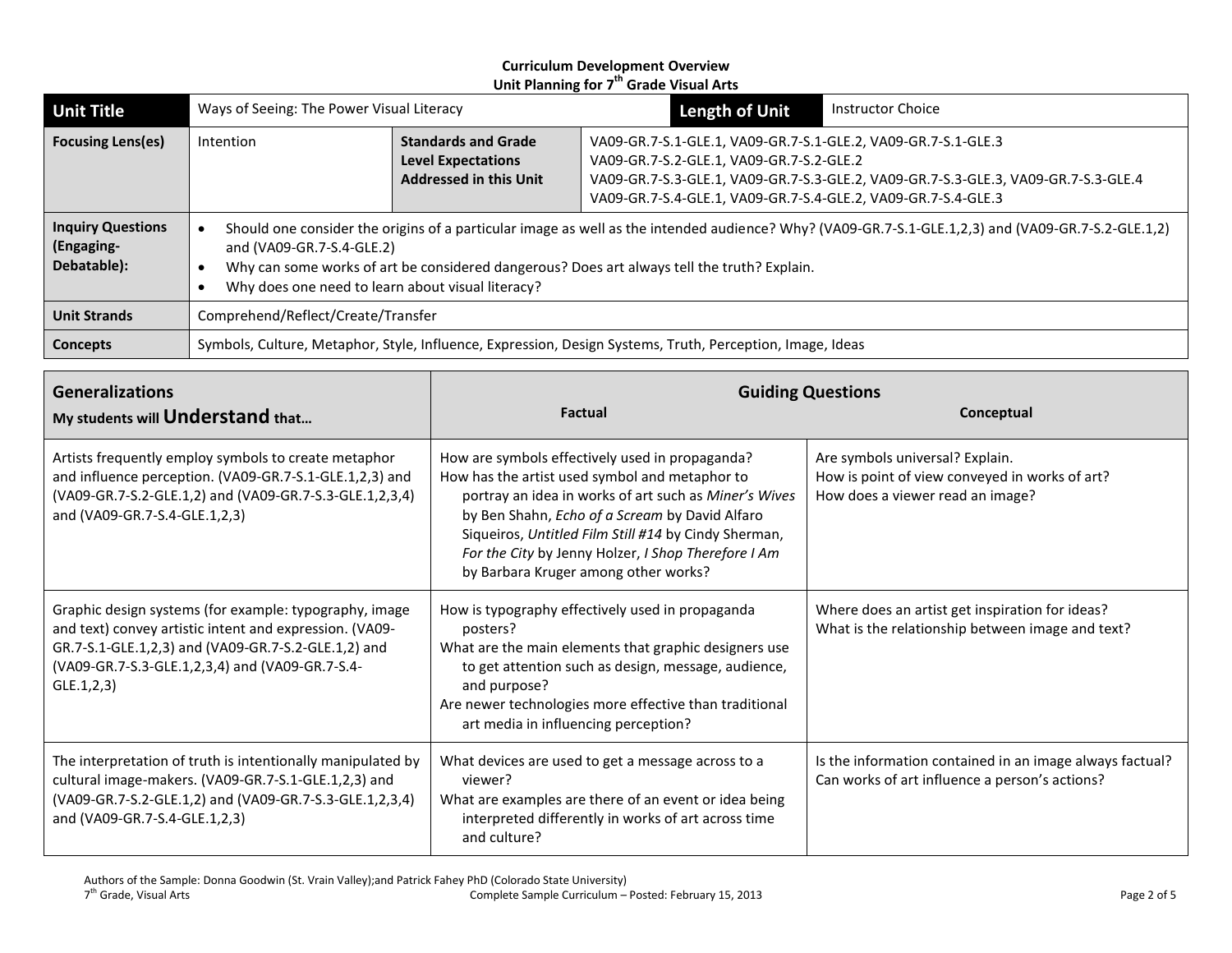| Use graphic design systems (art media and technology) to create a graphic image<br>Different graphic design systems (art media and technology) that are used to<br>that persuades. (VA09-GR.7-S.1-GLE.1,2,3) and (VA09-GR.7-S.2-GLE.1,2) and (VA09-<br>communicate an idea. (VA09-GR.7-S.1-GLE.1,2,3) and (VA09-GR.7-S.2-GLE.1,2) and<br>(VA09-GR.7-S.3-GLE.1,2,3,4) and (VA09-GR.7-S.4-GLE.1,2,3)<br>GR.7-S.3-GLE.1,2,3,4) and (VA09-GR.7-S.4-GLE.1,2,3)<br>Examples of cultural influences in design (VA09-GR.7-S.1-GLE.1,2,3) and (VA09-<br>Compare and contrast how graphic images/works of art are perceived by an<br>audience within historical context. (VA09-GR.7-S.1-GLE.1,2,3) and (VA09-GR.7-S.2-<br>GR.7-S.2-GLE.1,2) and (VA09-GR.7-S.4-GLE.1,2,.3)<br>Examples of persuasive graphic design elements such as hierarchy, scale,<br>GLE.1,2) and (VA09-GR.7-S.4-GLE.1,2,3)<br>proportion, typography, and expressive color (VA09-GR.7-S.1-GLE.1,2,3) and<br>Critique how graphic images/works of art can be used as documents to inform<br>$\bullet$<br>viewers about a particular time and culture. (VA09-GR.7-S.1-GLE.1,2,3) and (VA09-<br>(VA09-GR.7-S.2-GLE.1,2) and (VA09-GR.7-S.3-GLE.1,2,3,4) and (VA09-GR.7-S.4-<br>GR.7-S.2-GLE.1,2) and (VA09-GR.7-S.4-GLE.1,2,3)<br>GLE.1, 2, 3)<br>Examples of the effects of time and culture on interpretation of print and<br>electronic images (VA09-GR.7-S.1-GLE.1,2, 3) and (VA09-GR.7-S.2-GLE.1,2) and<br>(VA09-GR.7-S.4-GLE.1,2,3-EO.c)<br>Examples of artists that use symbol and metaphor to convey an idea in a work of<br>art such as Ben Shahn, David Alfaro Siqueiros, Cindy Sherman, Jenny Holzer, and<br>Barbara Kruger among others. (VA09-GR.7-S.1-GLE.1,2,3) and (VA09-GR.7-S.2-<br>GLE.1,2) and (VA09-GR.7-S.3-GLE.1,2,3,4) and (VA09-GR.7-S.4-GLE.1,2,3)<br>The elements involved in reading an image such as: subject matter, cultural<br>context, style and composition, production techniques. (VA09-GR.7-S.1-GLE.1,2,3)<br>and (VA09-GR.7-S.2-GLE.1,2) and (VA09-GR.7-S.3-GLE.1,2,3,4) and (VA09-GR.7-S.4-<br>GLE.1, 2, 3) | <b>Critical Content:</b><br>My students will <b>Know</b> | <b>Key Skills:</b><br>My students will be able to $(Do)$ |  |  |
|-------------------------------------------------------------------------------------------------------------------------------------------------------------------------------------------------------------------------------------------------------------------------------------------------------------------------------------------------------------------------------------------------------------------------------------------------------------------------------------------------------------------------------------------------------------------------------------------------------------------------------------------------------------------------------------------------------------------------------------------------------------------------------------------------------------------------------------------------------------------------------------------------------------------------------------------------------------------------------------------------------------------------------------------------------------------------------------------------------------------------------------------------------------------------------------------------------------------------------------------------------------------------------------------------------------------------------------------------------------------------------------------------------------------------------------------------------------------------------------------------------------------------------------------------------------------------------------------------------------------------------------------------------------------------------------------------------------------------------------------------------------------------------------------------------------------------------------------------------------------------------------------------------------------------------------------------------------------------------------------------------------------------------------------------------------------------------------------------------------|----------------------------------------------------------|----------------------------------------------------------|--|--|
|                                                                                                                                                                                                                                                                                                                                                                                                                                                                                                                                                                                                                                                                                                                                                                                                                                                                                                                                                                                                                                                                                                                                                                                                                                                                                                                                                                                                                                                                                                                                                                                                                                                                                                                                                                                                                                                                                                                                                                                                                                                                                                             |                                                          |                                                          |  |  |

**Critical Language:** includes the Academic and Technical vocabulary, semantics, and discourse which are particular to and necessary for accessing a given discipline. EXAMPLE: A student in Language Arts can demonstrate the ability to apply and comprehend critical language through the following statement: *"Mark Twain exposes the hypocrisy of slavery through the use of satire."* **A student in \_\_\_\_\_\_\_\_\_\_\_\_\_\_ can demonstrate the ability to apply and comprehend critical language through the following statement(s):**  *An artist can create an image to intentionally communicate an idea that can be read and interpreted by a viewer or an audience.* **Academic Vocabulary:** Symbols, Culture, Metaphor, Style, Influence, Expression, Truth, historical context, persuade, subject matter, propaganda Technical Vocabulary: | Design Systems, critique, typography, hierarchy, scale, proportion, expressive color, interpretation, visual communication, graphic image, composition, production technique

Authors of the Sample: Donna Goodwin (St. Vrain Valley);and Patrick Fahey PhD (Colorado State University)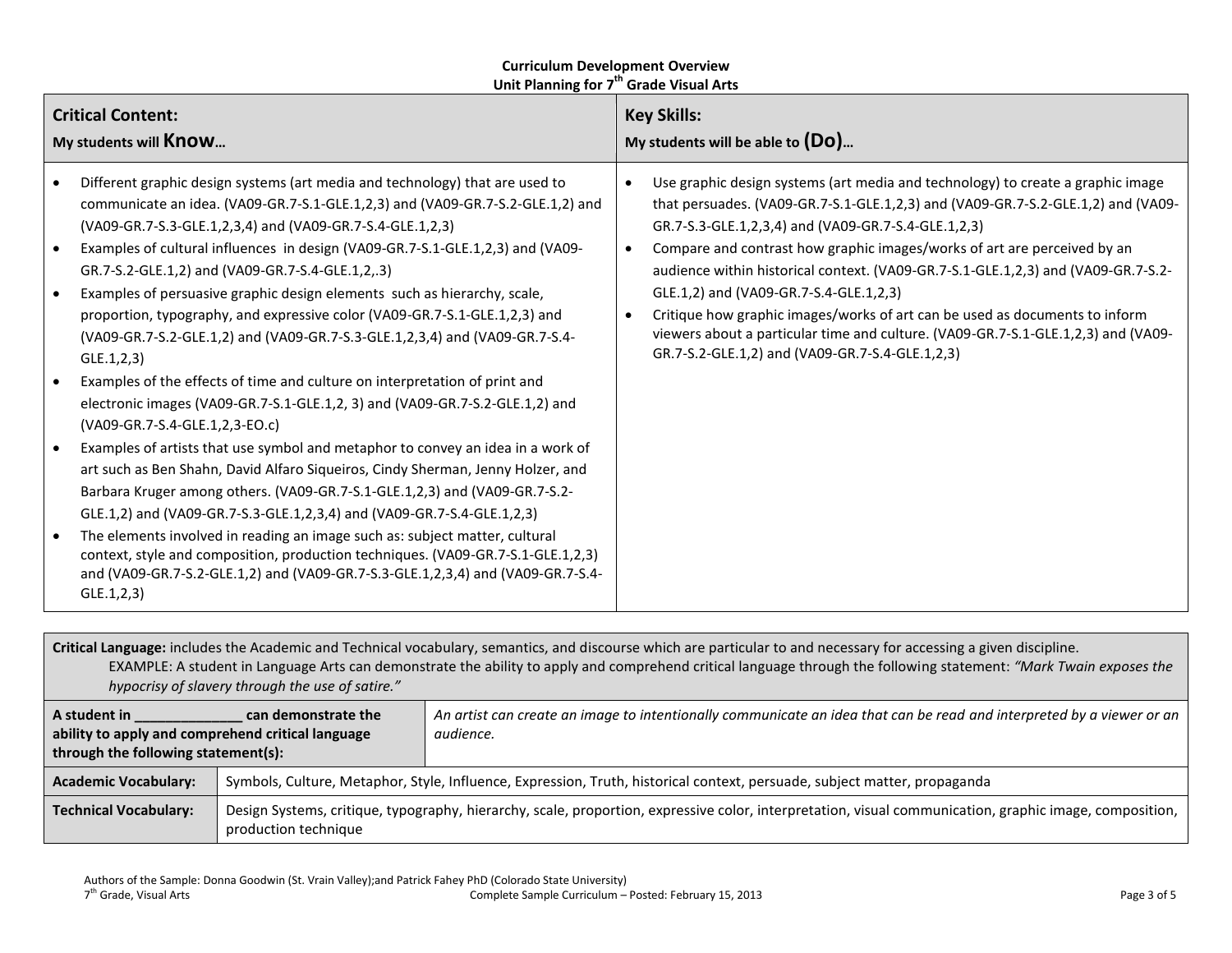| <b>Unit Title</b>                                     | Personal Geographies                                                                                                                                                                                                                                                                                                                 |                                                                                          | <b>Length of Unit</b>                                                                                                                                                                                                                       | <b>Instructor Choice</b> |  |
|-------------------------------------------------------|--------------------------------------------------------------------------------------------------------------------------------------------------------------------------------------------------------------------------------------------------------------------------------------------------------------------------------------|------------------------------------------------------------------------------------------|---------------------------------------------------------------------------------------------------------------------------------------------------------------------------------------------------------------------------------------------|--------------------------|--|
| <b>Focusing Lens(es)</b>                              | Origins                                                                                                                                                                                                                                                                                                                              | <b>Standards and Grade</b><br><b>Level Expectations</b><br><b>Addressed in this Unit</b> | VA09-GR.7-S.1-GLE.1, VA09-GR.7-S.1-GLE.2, VA09-GR.7-S.1-GLE.3<br>VA09-GR.7-S.2-GLE.1, VA09-GR.7-S.2-GLE.2<br>VA09-GR.7-S.3-GLE.1, VA09-GR.7-S.3-GLE.2, VA09-GR.7-S.3-GLE.3, VA09-GR.7-S.3-GLE.4<br>VA09-GR.7-S.4-GLE.1, VA09-GR.7-S.4-GLE.2 |                          |  |
| <b>Inquiry Questions</b><br>(Engaging-<br>Debatable): | Does an artist have to tell the truth with their artwork? (VA09-GR.7-S.1-GLE.2-EO.c) and (VA09-GR.7-S.2-GLE.2) and (VA09-GR.7-S.4-GLE.2-EO.c)<br>Does the meaning of a work of art change over time and in different contexts?<br>How does art stand alone, or how does it have to relate to other disciplines to show significance? |                                                                                          |                                                                                                                                                                                                                                             |                          |  |
| <b>Unit Strands</b>                                   | Comprehend/Transfer/Reflect/Create                                                                                                                                                                                                                                                                                                   |                                                                                          |                                                                                                                                                                                                                                             |                          |  |
| <b>Concepts</b>                                       | Space, Time, Energy, Symbol, Tradition, Culture, Expressive Features and Characteristics of Art, Emotions, Investigate and Discovery, Law and Rules,<br>Structure and Function                                                                                                                                                       |                                                                                          |                                                                                                                                                                                                                                             |                          |  |

| <b>Generalizations</b><br>My students will Understand that                                                                                                                                            | <b>Factual</b>                                                                                                                                                                                                                                                                                                                                   | <b>Guiding Questions</b><br>Conceptual                                                      |
|-------------------------------------------------------------------------------------------------------------------------------------------------------------------------------------------------------|--------------------------------------------------------------------------------------------------------------------------------------------------------------------------------------------------------------------------------------------------------------------------------------------------------------------------------------------------|---------------------------------------------------------------------------------------------|
| Artists investigate and discover ways to portray emotions<br>so that viewers can read and understand (VA09-GR.7-S.1-<br>GLE.1,3) and (VA09-GR.7-S.2-GLE.1                                             | How do artists such as but not limited to Goya, Kollwitz,<br>Hock E Aye Vi Edgar Heap of Birds, Kara Walker, and<br>others portray emotions in works of art?                                                                                                                                                                                     | Why do artists feel a need to portray emotions in a work<br>of art?                         |
| Cultural traditions inform how expressive features and<br>characteristics convey an idea (VA09-GR.7-S.1-GLE.1,2.3)<br>and (A09-GR.7-S.2-GLE.1.)                                                       | How does an artist's culture influence how they use the<br>expressive features and characteristics of art in the<br>following works of art The Abandoned Hut by<br>Mordecai Buluma, The Conversation by Eli Kyeyune,<br>Haggadah by Ben Shahn, Tar Baby by Faith Ringgold<br>and Self Portrait as Tehuana Diego in My Thoughts<br>by Frida Kahlo | How is the structure of an artwork determined by<br>culture?                                |
| Laws and rules of a particular culture can affect symbolic<br>expressions found in a work of art (VA09-GR.7-S.1-<br>GLE.1,2,3) and (VA09-GR.7-S.2-GLE.1) and (VA09-GR.7-<br>S.4-GLE.2-EO.c.)          | How is the eastern notion of perspective different than<br>the western notion?<br>Why are there no graven images allowed in Islamic Art?                                                                                                                                                                                                         | Why and how do artistic representations change across<br>time and culture?                  |
| Artists often represent space, time, and energy through<br>expressive features and characteristics of art (VA09-GR.7-<br>S.1-GLE.1,3) and (VA09-GR.7-S.2-GLE.1,2) and (VA09-<br>GR.7-S.3-GLE.1,2,3.4) | What are ways that Space, Time and Energy are<br>represented in specific works of art?                                                                                                                                                                                                                                                           | Do certain artistic forms represent Space, Time and<br>Energy more effectively than others? |